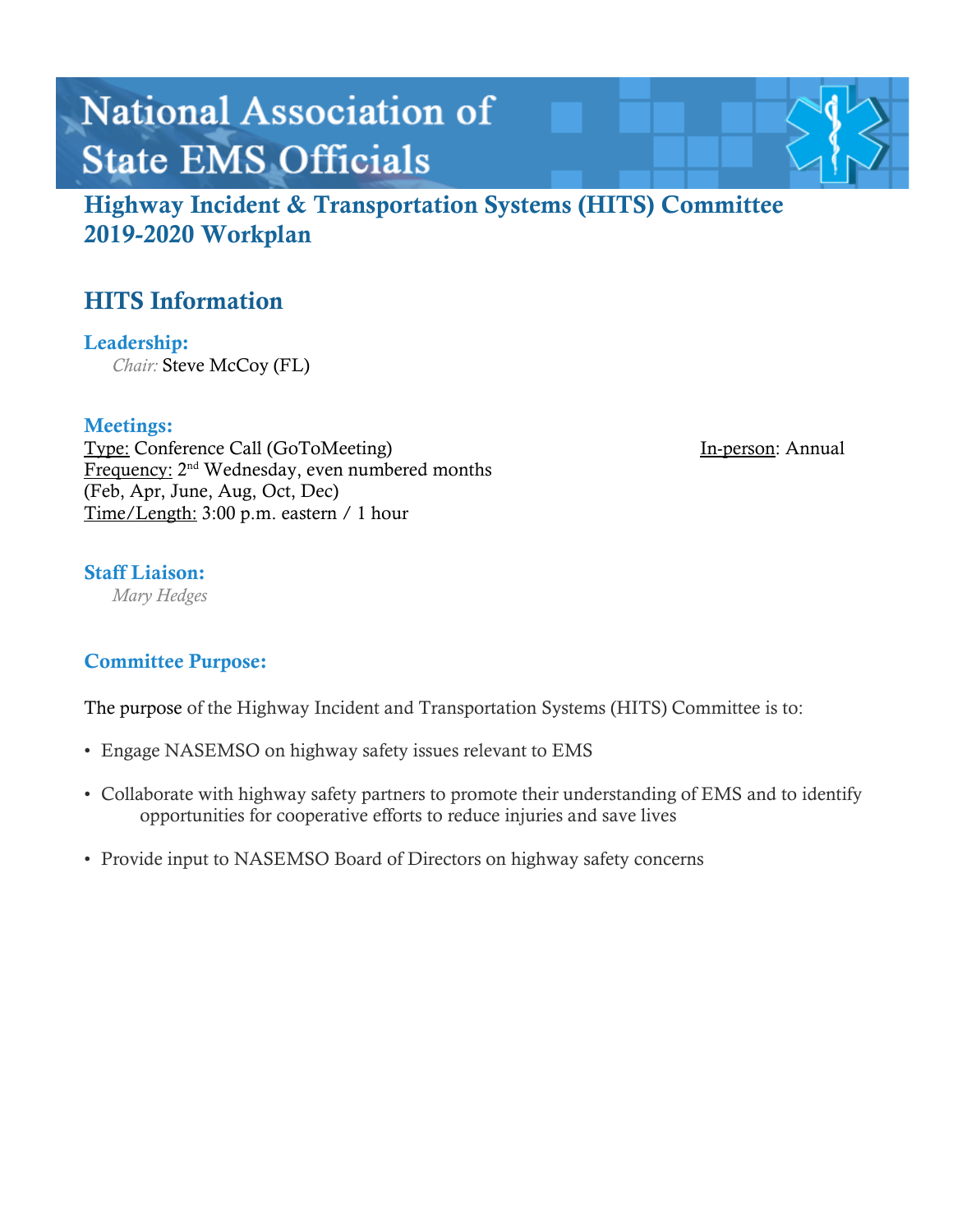# Task List

| <b>TASKS</b>                                                                                                                                                                                                                                                                                                                                                                                                                                                                                                                                          | <b>RESPONSIBLE</b><br>PARTY(IES)                                      | <b>TARGET</b><br><b>COMPLETION</b><br><b>DATE</b> | <b>BUDGET</b><br><b>NEEDS</b>                         |
|-------------------------------------------------------------------------------------------------------------------------------------------------------------------------------------------------------------------------------------------------------------------------------------------------------------------------------------------------------------------------------------------------------------------------------------------------------------------------------------------------------------------------------------------------------|-----------------------------------------------------------------------|---------------------------------------------------|-------------------------------------------------------|
| <b>Task 1 – Promote collaboration between state EMS officials and state</b><br>highway safety officials through a variety of activities, including education,<br>exposure to opportunities for partnership and continued emphasis on the<br>importance of building alliances (Traffic Records Assessments, Traffic<br>Records Coordinating Committee, Strategic Highway Safety Plans, and more)<br><b>Task 1 (A)</b> – Conduct national assessment of state EMS and highway safety<br>office collaboration. Summarize results and share with members. | Steve McCoy,<br>Mary Hedges,<br>David Harden,<br><b>HITS</b> members  | Ongoing                                           | None                                                  |
| Task 2 – Develop and promote collaborative relationships with national<br>highway safety-related organizations and federal partners (Road to Zero,<br>Towards Zero Deaths National Strategy, American Association of State<br>Highway Transportation Officials (AASHTO) and more)                                                                                                                                                                                                                                                                     | Dia Gainor, Steve<br>McCoy, Mary<br>Hedges                            | Ongoing/As<br>requested                           | Travel<br>funding                                     |
| <b>Task 3 – In collaboration with the Data Managers Council and Biospatial,</b><br>promote and support the linkage of EMS and trauma data with crash data<br>records.                                                                                                                                                                                                                                                                                                                                                                                 | Steve McCoy,<br>Mary Hedges,<br><b>DMC</b> members                    | Ongoing                                           | None                                                  |
| Task 4 – In collaboration with the Pediatric Emergency Care Council and the<br>Safe Transport of Children Ad Hoc Committee, promote efforts to develop<br>standards for crash testing of pediatric transport equipment to in order to<br>further advance safe transport practices of children in ground ambulances.                                                                                                                                                                                                                                   | Steve McCoy,<br>Mary Hedges, Eric<br>Hicken and other<br>PECC members | Ongoing                                           | None                                                  |
| Task 5 – Promote EMS involvement in the National Traffic Incident<br>Management (TIM) Responder Training Program.                                                                                                                                                                                                                                                                                                                                                                                                                                     | Dia Gainor, Steve<br>McCoy, David<br>Harden, Mary<br>Hedges           | Ongoing                                           | Travel to<br><b>TIM ELG</b><br>paid by<br><b>FHWA</b> |